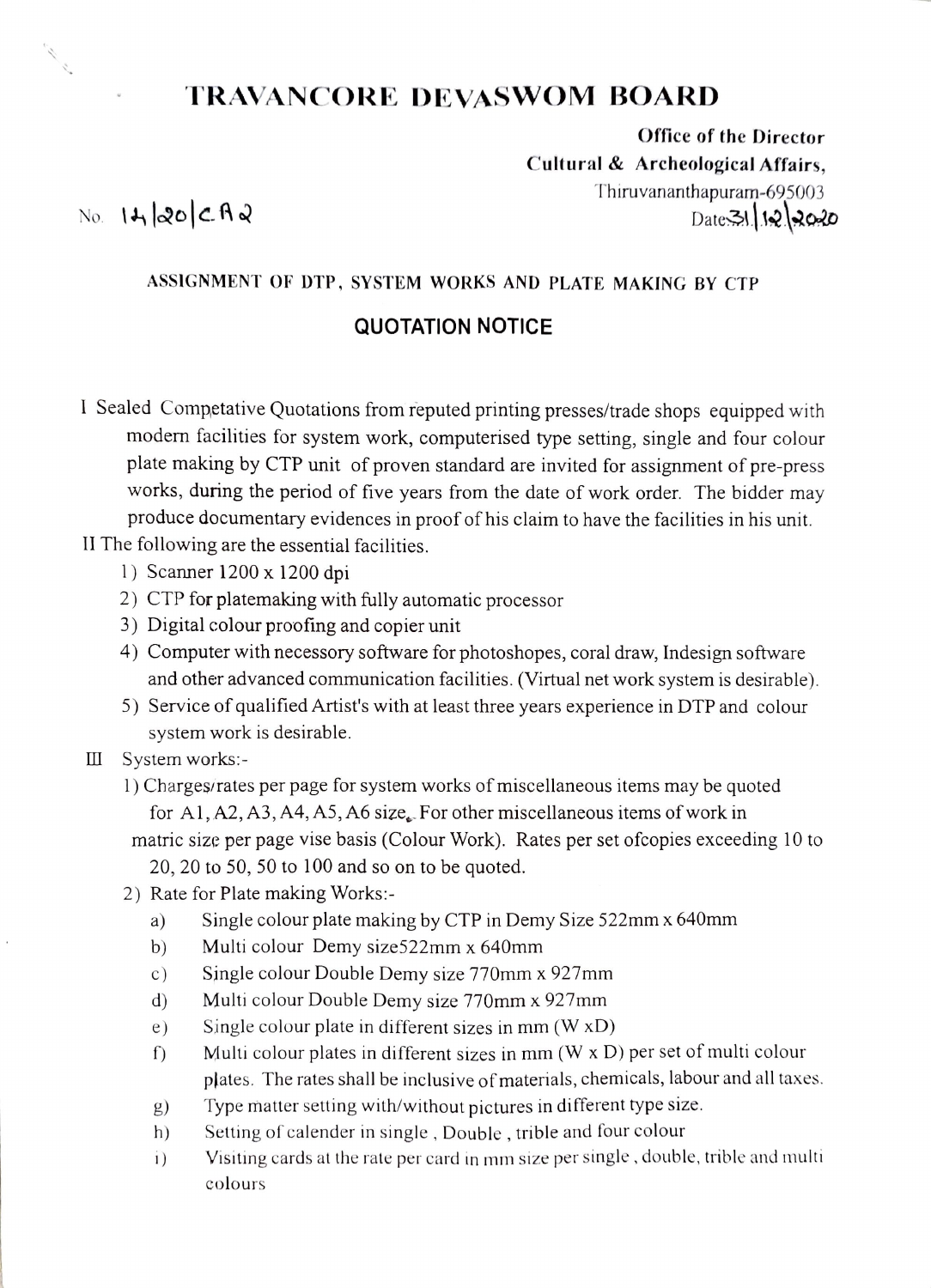## Item No. IV above Format for Rate Quoting (Price Bid) Part I

 $\mathop{\mathrm{III}}% \nolimits_{\mathop{\mathrm{III}}% \nolimits}^{\alpha} \left( \mathop{\mathrm{III}}% \nolimits_{\mathop{\mathrm{III}}% \nolimits}^{\alpha} \right) \sup_{\mathop{\mathrm{III}} \nolimits} \mathop{\mathrm{III}} \nolimits_{\mathop{\mathrm{III}} \nolimits}^{\alpha} \mathop{\mathrm{III}} \nolimits_{\mathop{\mathrm{III}} \nolimits}^{\alpha} \mathop{\mathrm{III}} \nolimits_{\mathop{\mathrm{IV}} \nolimits}^{\alpha}$ 

1) Charge/rate for system work in Single colour, double, trible and multi colours in metric size.

Al in Rs.

A2 in Rs.

A3 in Rs.

A4 in Rs.

A5 in Rs.

Visiting Card per A3 size/Rates per set of copies exceeding

10 Copies 20 Copies 50 Copies 100 and so on

## 2) Plate making by CTP

- Single colour in Demy Size 522 mm x 64Omm/Plate a)
- Multi colour in Demy size 522 mm x 640mm/set of four colour. b)
- Single colour Double Demy size 770 mm x 927mm/Plate. c)
- Multi colour Double Demy size 770 mm x 927 mm/set of four colour. d)
- e)
- Single colour plates in different sizes in cm/mm (Width x Depth). Multi colour plates in different sizes in cm/mm/ set of multi colour  $\Gamma$

3) Type setting with/without pictures in different type sizes

- 4) a) Setting of calender in Demy size Rs............/ page of Demy size
	- b) Setting of calender in Demy size, four colour separation from the given proof. Single colour Double colour Four colour